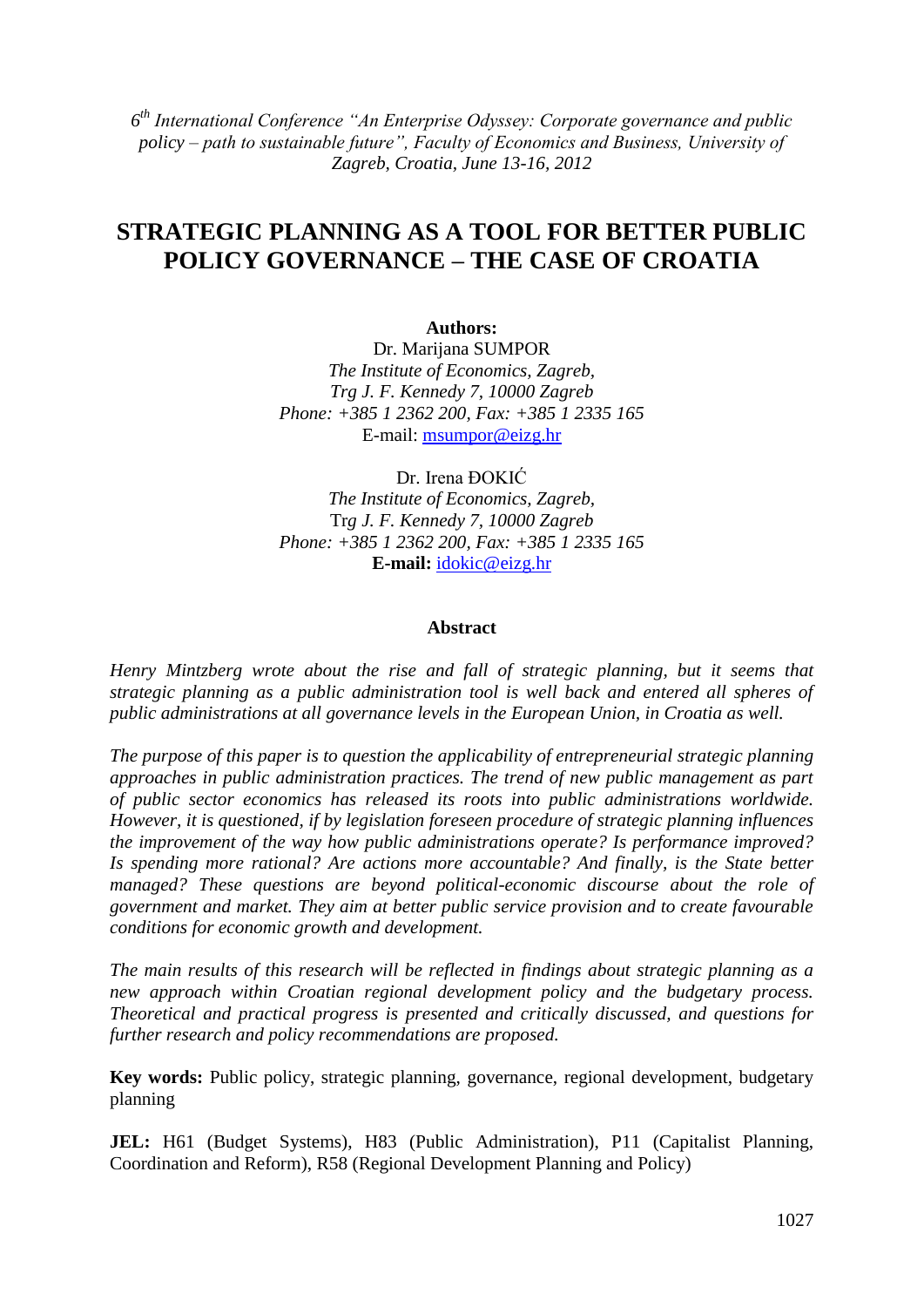## **1. Introduction**

Strategic planning as an approach, tool, philosophy or way of thinking and doing, as a subject and object of scientific inquiry, consultancy and policy practice, had its highs and lows since in the past 50 years. It is natural to think of large successful corporations to have "a strategy" to conquer the global markets and survive national, regional and world crises, or survive temporary drops in demand due to new trends in the market. Even small start-up firms are asked about their business plan actually a strategy on how to survive the first few years with a new business idea and persuade potential partners about the seriousness of the endeavour. On the contrary, how many firms are on the market without having a clear strategy? Some of them survive for a longer time, some do not. Often, as an example of first attempts to introduce overall strategic planning in the public administration the efforts of the US Government in the 1950ties are mentioned. At that time, they unsuccessfully experimented with obligatory strategic planning in the public sector and the idea to link it to the budgetary process. They called it the *planning, programming and budgeting system or popularly PPBS*. In the 1990ties the *new public management* approach reintroduced strategic planning in the public sector. This happened firstly in the United States and the United Kingdom public administrations, causing many problems among public servants reluctant to change or to rationalize their own work. (Bryson and Roering, 1987, Mintzberg, 1994, Joyce, 1999)

Many countries have a national strategic planning frameworks incorporated in their legislation and experiences differ. However, it can be questioned, if overall planning on all levels of government enables better governance including vertical and horizontal policy coordination? (Sumpor, 2009) Further, do by legislation foreseen procedures of strategic planning influence the improvement of the way how public administrations operate? Is performance improved? Is spending more rational? Are actions more accountable? In theory, this is the intention of the modern strategic planning approaches, which are based on certain principles regularly promoted by the development organisations and banks, as well as the European Union.

In this paper we will reflect on the strategic planning practice embedded in the European Union (EU) public administrations and experiences from Croatia during the past decade. Overall, the results from this process are mixed showing significant advancement in practice, but still a lot of work to be done ahead. As institutions mature, practices develop and enable people to become more efficient, indirectly improving the public administration system. In this sense, strategic planning and participatory approaches do contribute to a better functioning of the State. In the longer term, positive effects should become visible in the entire economy.

### **2. Strategic Planning and Programming in the EU and US**

During the past 20 years, with the accumulation of European bureaucracy in Brussels, strategic planning became the key approach for structural funds management. The EU Cohesion Policy and Structural Funds mechanisms are entirely based on the policy life cycle incorporating adapted strategic planning approaches developed to a large extent by international development organisations in the 1980-90ties. One of the dominant tools used for programming and project planning and management is the logical approach using various quantitative and qualitative analytical tools, among which the "logframe matrix" might be one of the most popular or despised. The standard strategic planning approach, elaborated in the EC project cycle management guidelines (CEC, 2004), applicable for operational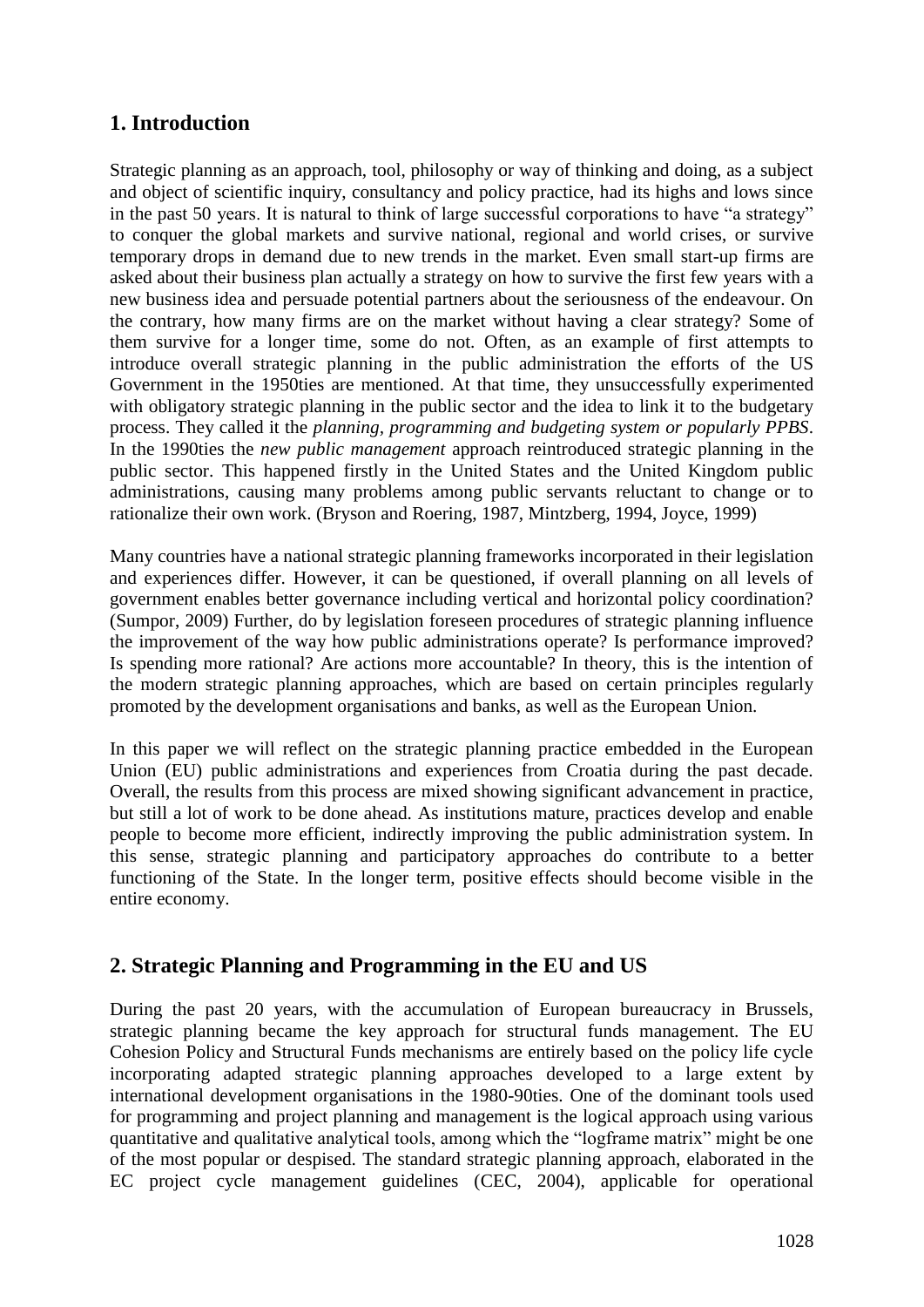programming and elaboration of strategic documents as well, is process oriented and encompasses several phases. A commonly referred to public sector strategic planning and management concept is *the public policy life cycle* presented as a circle, but could also be drawn as a spiral (upwards if trends are positive) with the following obligatory elements:

- identification of needs and problems or the analysis phase
- *formulation* of strategic objectives, priorities and measures, as well as action plans,
- *contracting and financing* (budgetary planning)
- *implementation* of action plans and monitoring
- *evaluation* (ex-ante, interim and ex-post)

EU programming is formally based on official guidelines to be followed by all member states, such as the Community Strategic Guidelines on Cohesion 2007-2013 (CEU, 2006). The strategic planning process for all member states is predefined by this document and gives methodological guidelines on the content of the planning documents – e.g. the National strategic reference frameworks and operational programmes. For the new programming period, the required documents slightly change, but emphasis is even more on strategic planning than before. (CEC, 2011)

The entire EU and national planning frameworks obligatory for all member states have the intention to better manage development in the Union. The fact that it does not entirely function became clear on the examples given by the Cohesion countries Greece, Portugal, Spain and Ireland. But would it be a reason to abolish planning? Not necessarily. And as long as they use structural funds, programmes and plans have to be produced in accordance with the directives and recommendations of the European Commission. These questions are beyond political-economic discourse about the role of government and market. They aim at better public service provision and to create favourable conditions for economic growth and development. Clearly, they are about good governance including political principle such as openness, participation, accountability, effectiveness and coherence. (CEC, 2001)

Interesting recommendations from a study on strategic planning in the US based on results from the "best-in class" organizations (Placet and Branch, 2002) are listed below:

- *Values* Rely on core organizational values (guiding principles) to drive the organization
- *Ownership* Have senior leaders who "own" their strategic planning processes
- *Methodology* Employ a consistent, well-understood, and structured planning process across all levels of the organization (this does not have to be cumbersome and highly routinized)
- *Communication* Use effective internal communication to link planning to practice
- *Client focus* Have a sense of urgency about customer/client focus
- *Process* See planning as a continuous process, and think the process is more important than the product
- *Commitment* Recognize that the commitment of their people to an organizational ideal is a necessary ingredient of success
- *Performance and Accountability* Tie performance measurement to incentives and compensation and require accountability for results
- *Culture*  Understand that customer-driven strategic planning is linked to culture change.

Placet and Branch (2002) stressed that these findings may help government agencies develop more effective strategic planning processes focused on better service to their customers. In this sense strategic planning has again a strong entrepreneurial note with focus on customer or client satisfaction. This in turn should also be the main focus of the public services.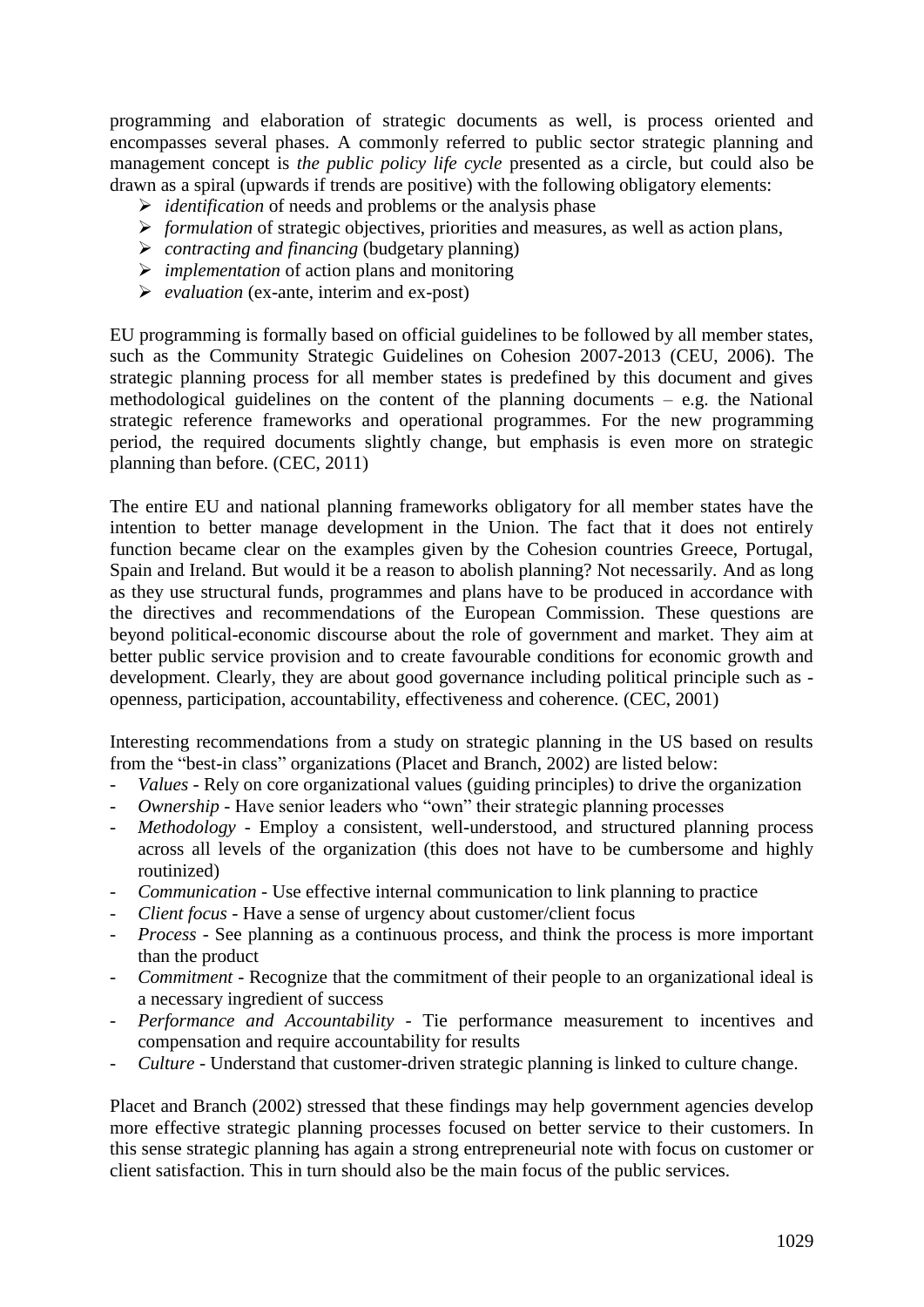### **3. Parallel Processes of Strategic Planning in the Croatian Public Sector**

Does the Republic of Croatia has "a Strategy"? Yes, but many, not only "the Strategy" so often looked for by critics of the political establishments. In the year 2000 a huge strategic planning process was initiated called "Strategy 21" with the intention to answer the public calls on Croatia needing "a Strategy" to know where to go forward. It was a pitfall again. Many pages of documentation were produced by working groups of experts from science and practice for the various development sectors. Large piles of analytical documentation bound into documents bearing the names "Strategy of this and that". Unfortunately, this was a waste of time and money again without implementable policies and plans. No clear methodology might have been a reason at that time. Hundreds of strategic documents were produced during the lifetime of the young Croatian State, adopted at the levels of ministries, the Government and Parliament. Their implementation is sometimes followed up by obligatory annual reports, but often not. Results or impacts are not measured. Without a predefined monitoring system based on a clear indicator system it is not possible to measure results. This, however, does not mean that nothing gets done or nothing is being achieved ever, if working is not in accordance with a plan. Usually, a lot of results are achieved, even reported about, but not in relation to the agreed objectives of a formally adopted strategy. This is what is meant by lack of transparency and political accountability or commonly referred to as the inexistence of a monitoring and evaluation system.

#### *3.1 Strategic Planning within the Regional Development Policy Framework*

The establishment of a modern national regional policy framework in Croatia was a long process that took almost a decade. Regional policy during the 1990ties was rather focussed on the reconstruction of the country than on more balanced development of its regions. Another inherited regional development policy is related to enduring budgetary support to less fortunate localities lagging severely behind the most advanced towns and municipalities. Proactive development policy with a more regional focus, based on a clear analysis of own potentials and opportunities, requires on the contrary a cultural shift towards a more active community less focussed on top down funding support. With the turn of the century and the decision of Croatia to apply for EU membership opened up the EU pre-accession funding sources for the first regional development projects. Within these CARDS funded projects, a number of regional operational programmes based on EU programming principles were elaborated by EU consultants in cooperation with the local partners during the period 2001- 2003 for the Zadar, Šibenik-Knin, Vukovar-Srijem and Sisak-Moslavina Counties. First partnership based strategic planning experiences were gained on the level of counties. Another four programmes were elaborated in the same manner. The know-how transferred to the Croatian counties derived from EU programming experiences in the 1990ties. Meanwhile, new programming guidelines on EU level for the period 2000-2006 were in place that differed from the earlier programming methodology. So the programmes were adapted to these changes and were named Regional operational programmes (ROP). However, the counties as such did not comply with the definition of regions on EU level, being in fact much smaller entities. Following these processes, some of the remaining 13 counties engaged as well in the regional development programming process, with or without external support. These processes were initiated by the EU and implemented on county level with the consent of the respective line ministry in charge of regional development. (Sumpor, 2007, Sumpor 2009)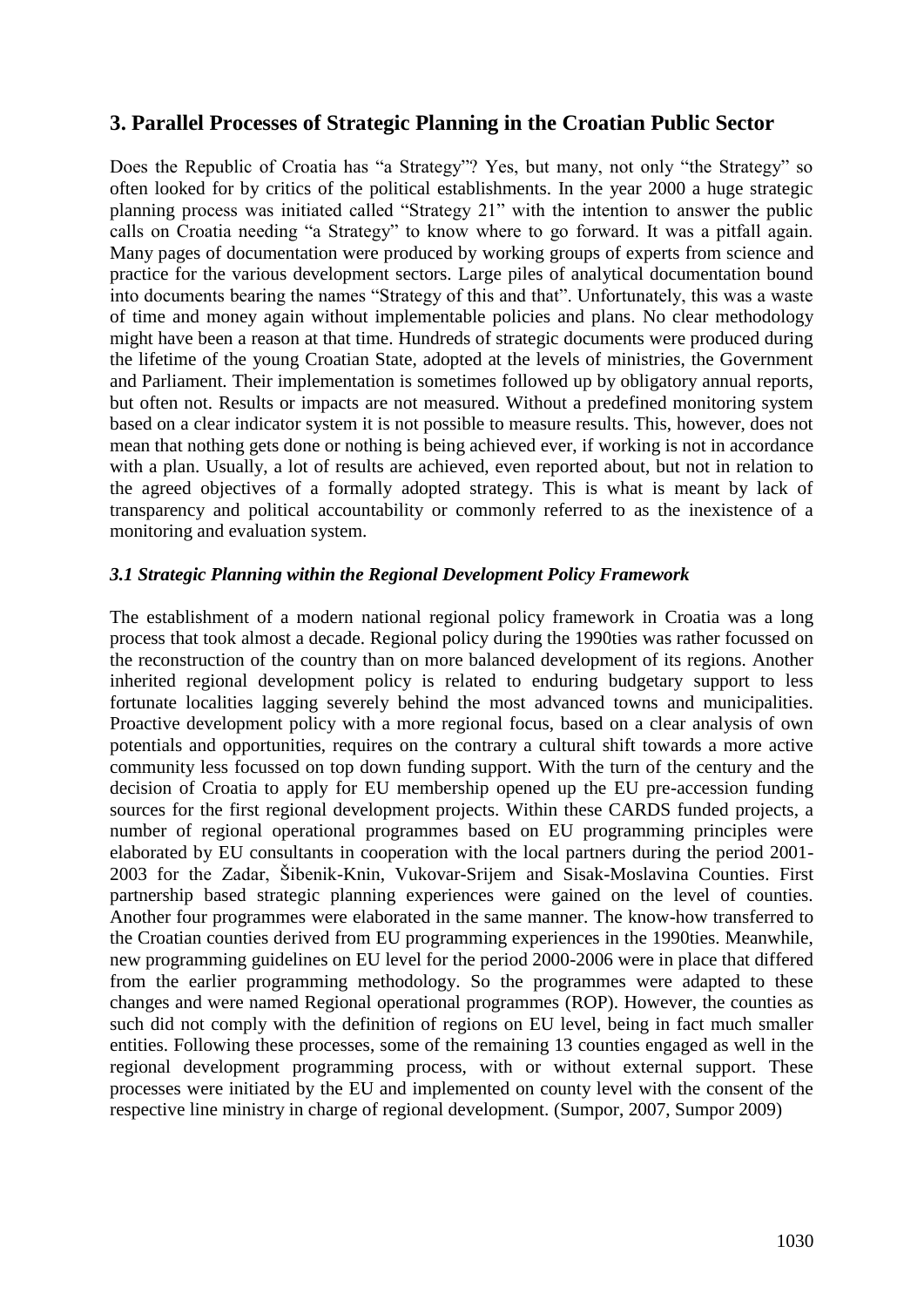In parallel, on national level in the Ministry in charge of regional development<sup>1</sup> and with the support of another group of EU consultants paid by the CARDS programme the strategic planning process of the national regional development strategy was initiated. Part of the process was also to formalize regional policy with an adequate legal framework including a Act and the accompanying Regulations. The elaboration process started in 2003. The elaboration process was facilitated by international and national experts, with partner consultations, working groups, accompanied by an ongoing ex-ante evaluation process, and in close cooperation with the Ministry's staff, a draft National regional development strategy was finalized and presented to the public by the Minister in charge in autumn 2005. (Sumpor, 2007) The next step was supposed to be the formal adoption of the strategy and Act by the government and parliament. However, instead of this step, another EU funded project engaged new EU experts to work on regional policy together with the Ministry. The reasons were not only political, but included also the need to adapt the content of those documents with the new EU programming guidelines for the period 2007-2013. To refresh the content of the strategy to research studies were contracted to the national academic community that produced a study on regional development priorities and another study analysing effects of the old regional development legislation comprised by policies referring to war torn areas or areas of special state concern, islands and mountain areas. Finally, the Act on Regional Development was adopted by the Parliament at the end of 2009, a few months later in spring 2010 the Regulation on the content and elaboration methodology of county development strategies and the Strategy for Regional Development of the Republic of Croatia was adopted in May 2010. Thereafter, all 21 counties in the Republic of Croatia are obliged to elaborate County Development Strategies (CDS) according to the prescribed methodology (Regulation). The first CDS for the period 2011-2013 are all elaborated and its compliance with the legal and methodological documents was systematically assessed by the Ministry. The first conclusions on the elaboration process in all counties in Croatia will become a part of the annual report of the Ministry to the Government in spring 2012.

#### *3.2 Strategic Planning as a Condition for Better Budgetary Planning*

<u>.</u>

A first attempt to introduce budgetary planning based on programmes inspired by the American PPBS approach promoted by consultants working at the Ministry of finance at that time entered the previous Budget Act adopted in 2003. However, no implementation guidelines or effective training followed. Political awareness of the process and understanding the programming requirements were lacking. The Ministry of Science, Sports and Technology accepted to be a pilot in this project of introducing PPBS, since the Deputy Minster actually is a researcher in this field and comes from the scientific community. More than a pilot project was never achieved in terms of introducing a system of strategic planning.

An big step forward in the initiation of a "quiet public sector reform" for the Croatian public administration has been triggered by the adoption of the Budget Act in 2008 with the formal requirement that all budgetary users on national level (at that time 65 institutions including ministries and bodies of State administration) had to produce strategic plans prior to engaging in the budgetary planning process. This condition was also one of the benchmarks within the negotiation process of Croatia's accession to the EU. Besides the official requirement in the

<sup>&</sup>lt;sup>1</sup> During the entire elaboration period of the national regional development strategy, the ministry responsible for regional development changed its names several times – from the Ministry for public works, reconstruction and construction; Ministry of sea, transport, tourism and development; then the Ministry of regional development, forestry and water management. Since 2012, Croatia has again a new ministry called the Ministry of regional development and EU funds.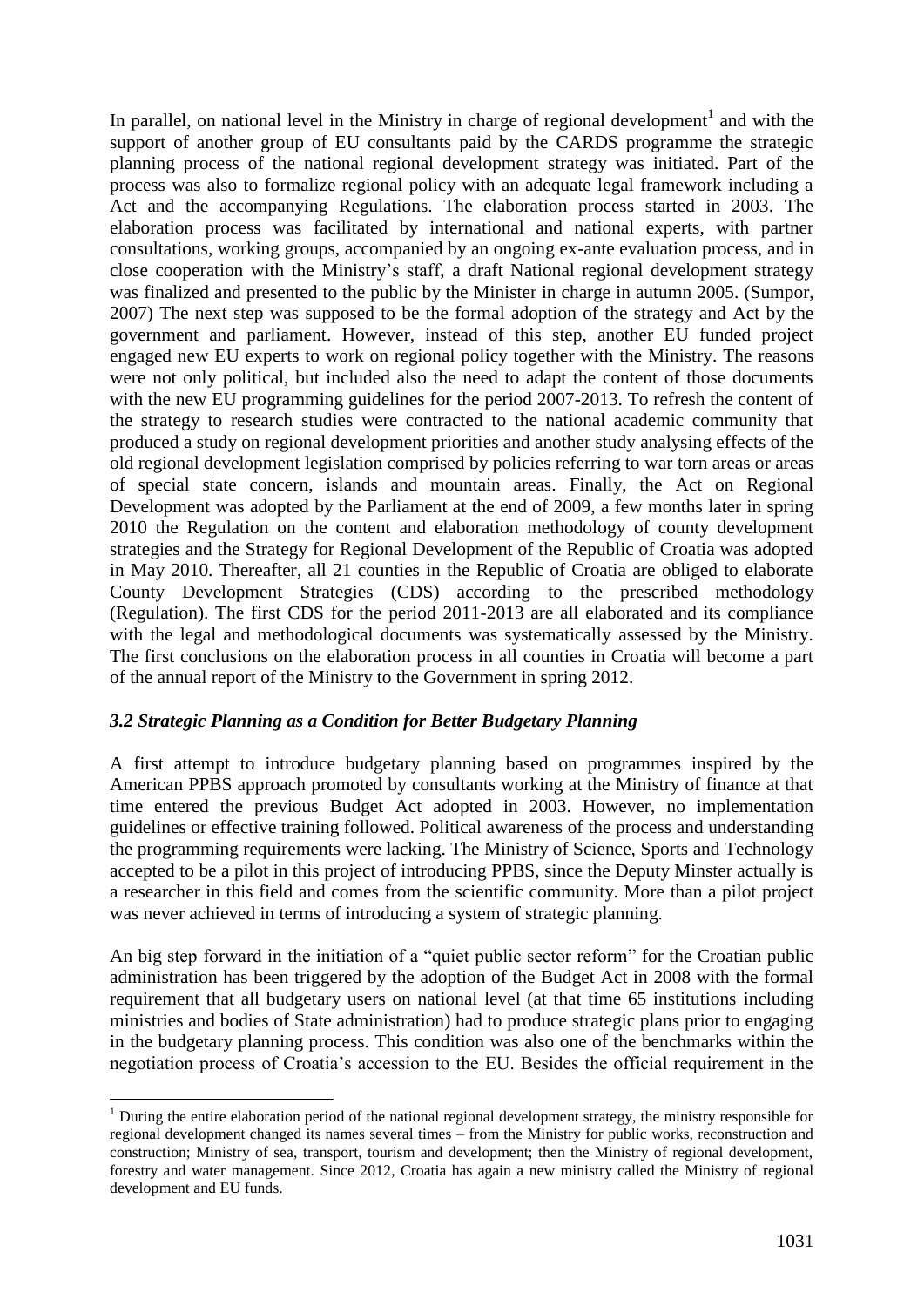Budget Act, *a* methodological guideline prepared by the Ministry of finance supported by external consultants was put on their internet website to be followed by all budgetary users. In spring 2009, with the support of a Danish funded project, managed by the British Council and with the Ministry of finance being an active partner, a training of trainers programme on strategic planning was conducted for the partner institution officials. A few days later these officials presented with the Minister the Guidelines on the strategic planning methodology to all ministers in a Government meeting. The same day, another short training was organised for all state secretaries. In this way political momentum of the process was created. Within three weeks the training experts and the Ministries' officials jointly organised and conducted a series of trainings for all public officials that got initially the task to produce a strategy for their institution. At the end of this period, each of the 65 institutions had to internally adopt, right up to the political level, and forward their official Strategy to the Ministry of finance. Together with the Government office for strategy and coordination of EU funds, all these individual strategic plans represented a basis for the compilation and integration of national development objectives within one document called "Strategy of the Government's Programmes".

Another fiscal policy initiative relates to the *Act on fiscal accountability (OG 139/2010) that*  came into force in January 2012. It includes the reporting requirement in relation to the adopted strategic documents. This is a mandatory requirement for all levels of governance – from national to local levels.

### **3.3 Two Strategic Planning Methodologies and the Elaboration Processes**

As explained above, to conceptually very similar strategic planning methodologies were developed in parallel and adopted by the Croatian Government. However, the main difference is related to the period of time invested in their generation. The regional development policy approach was more evolutionary, took almost a decade and was tested through a number of regional planning attempts. While the budgetary strategic planning approach was more revolutionary, a standard top down decision with a very brief timeframe of several weeks for the involved institutions. A comparison of the two methodological approaches is presented below in Table 1:

|                                          | NATIONAL DEVELOPMENT<br><b>POLICY - FISCAL POLICY</b>                                                                                                                                                                                                                                                    | <b>REGIONAL DEVELOPMENT</b><br><b>POLICY</b>                                                                                                                                                                                                                                                                                                                                                       |  |  |
|------------------------------------------|----------------------------------------------------------------------------------------------------------------------------------------------------------------------------------------------------------------------------------------------------------------------------------------------------------|----------------------------------------------------------------------------------------------------------------------------------------------------------------------------------------------------------------------------------------------------------------------------------------------------------------------------------------------------------------------------------------------------|--|--|
| A. Legal and Administrative Aspects      |                                                                                                                                                                                                                                                                                                          |                                                                                                                                                                                                                                                                                                                                                                                                    |  |  |
| <b>Responsible</b><br><b>Institution</b> | Ministry of Finance (together with<br>former Government office for<br>development strategy and coordination<br>of EU funds)                                                                                                                                                                              | Ministry of Regional Development and EU<br>funds (former Ministry of regional<br>development, forestry and water<br>management)                                                                                                                                                                                                                                                                    |  |  |
| <b>Type of</b><br>document               | Strategic Plan: document containing<br>vision,<br>objectives/goals,<br>strategic<br>mode/modality<br>of<br>achievement/realisation<br>objectives<br>of<br>documents),<br>acts/official<br>(planning)<br>measures of estimation of results and<br>system of<br>monitoring<br>of<br>results<br>achievement | County Development Strategy: planning<br>document of regional development policy,<br>that determines strategic objectives/goals<br>priorities of sustainable<br>socio-<br>and<br>economic development of regional unit of<br>self-government (county).<br>Strategic objectives/goals and priorities in<br>County Development Strategies have to be<br>in compliance with those set out in Strategy |  |  |

*Table 1. Comparison of Strategic Planning Frameworks and Terminology in Croatia*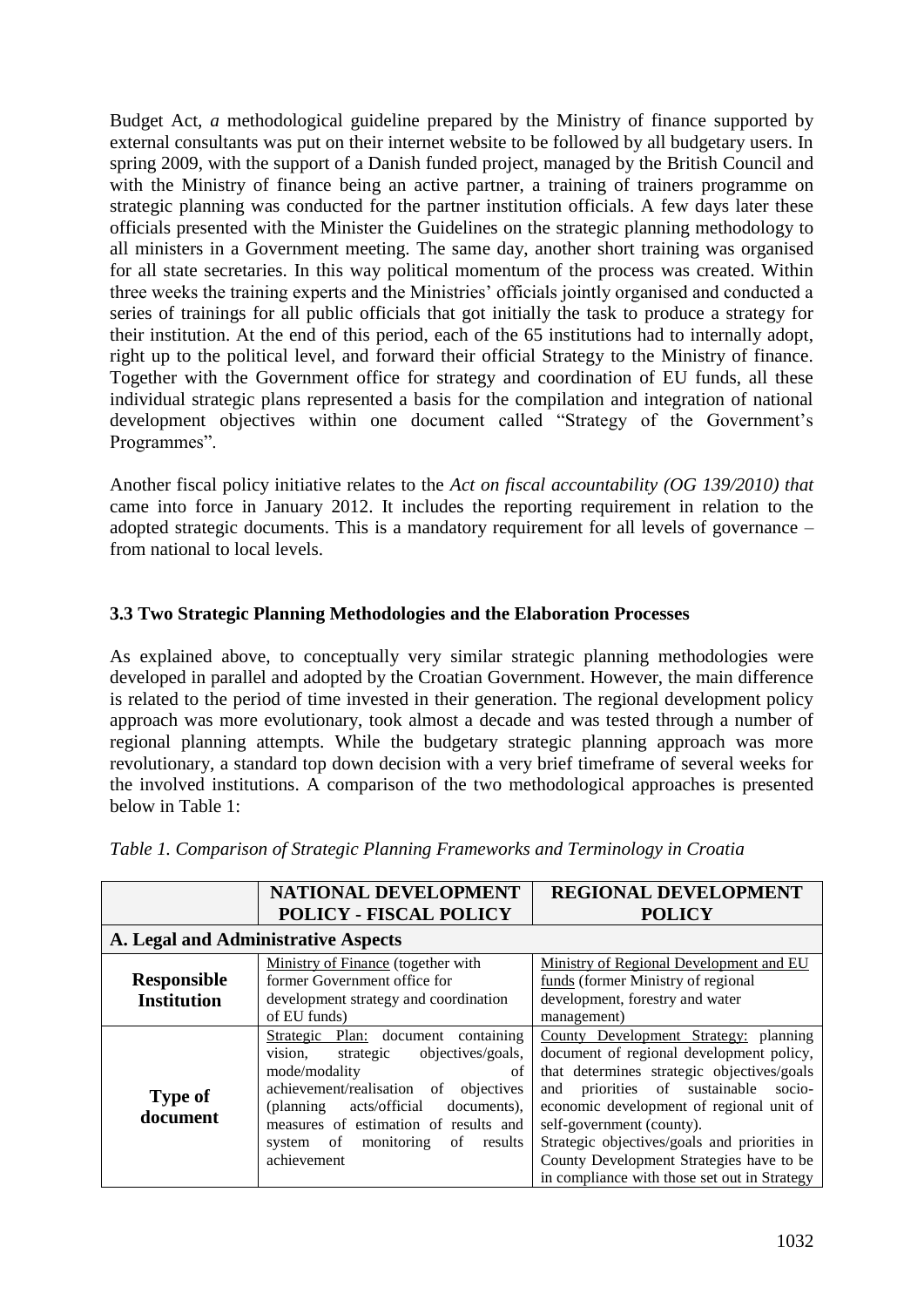|                               | NATIONAL DEVELOPMENT                                                                  | <b>REGIONAL DEVELOPMENT</b>                                                       |
|-------------------------------|---------------------------------------------------------------------------------------|-----------------------------------------------------------------------------------|
|                               | <b>POLICY - FISCAL POLICY</b>                                                         | <b>POLICY</b>                                                                     |
|                               |                                                                                       | of Regional Development of the Republic                                           |
|                               |                                                                                       | of Croatia and other county planning                                              |
|                               |                                                                                       | documents.                                                                        |
|                               | POLICY EFFICIENCY:                                                                    | POLICY EFFECTIVENESS:                                                             |
|                               | Focus on internal development of                                                      | Planning framework for the integration                                            |
|                               | the Institution                                                                       | of different public policies on regional                                          |
|                               | Encompasses respective                                                                | level, i.e. the Croatian counties                                                 |
|                               | policies/sectors for which the                                                        | Enables horizontal (sectoral)<br>and                                              |
| <b>Target</b>                 | Institution is responsible; e.g. some                                                 | (intergovernmental)<br>policy<br>vertical                                         |
|                               | ministries cover more sectors such                                                    | integration and coordination                                                      |
|                               | as maritime affairs, transport and<br>infrastructure                                  |                                                                                   |
|                               | Enables horizontal policy                                                             |                                                                                   |
|                               | integration and coordination                                                          |                                                                                   |
|                               | National                                                                              | Regional                                                                          |
| <b>Governance level</b>       | - obligatory for budgetary users - i.e.                                               | - obligatory for counties (regional self-                                         |
|                               | ministries and other state bodies                                                     | government) and the City of Zagreb                                                |
|                               | <b>Budget Act (OG 87/2008)</b>                                                        | Act on Regional Development of the                                                |
|                               | Act on organizational structure and                                                   | Republic of Croatia (OG 156/2009)                                                 |
|                               | scope of work of ministries and other                                                 | The Regulation on mandatory content,                                              |
|                               | central bodies of state administration                                                | elaboration methodology and ex-ante                                               |
| <b>Regulatory basis</b>       | (OG, 150/11) (Zakon o ustrojstvu i                                                    | evaluation<br>procedure<br>of<br>county                                           |
|                               | djelokrugu<br>ministarstava<br>$\mathbf{i}$<br>drugih                                 | development strategies (OG<br>53/2010)                                            |
|                               | središnjih tijela državne uprave)                                                     | (Pravilnik<br>obveznom<br>sadržaju,<br>$\Omega$                                   |
|                               | The Guidelines for Elaboration of<br>Strategic Plans for $2012 - 2014^2$              | metodologiji izrade i načinu vrednovanja<br>županijskih razvojnih strategija)     |
|                               |                                                                                       |                                                                                   |
| <b>B. Planning principles</b> |                                                                                       |                                                                                   |
|                               | Not mandatory, recommended during                                                     | Mandatory;<br>Partnership<br>is<br>body<br>a                                      |
|                               | trainings                                                                             | established to actively participate in the                                        |
| Partnership                   |                                                                                       | elaboration process of the strategy in all                                        |
| principle and                 |                                                                                       | phases, later it is responsible for the project                                   |
| consultations                 |                                                                                       | selection process and monitoring of the                                           |
|                               |                                                                                       | implementation of the strategy<br>Based on following principles: consensus,       |
|                               |                                                                                       | equality, transparency                                                            |
|                               | <b>C. Obligatory Elements of the Document</b>                                         |                                                                                   |
|                               |                                                                                       |                                                                                   |
| <b>Analysis</b>               | Detailed<br>description<br>of<br>mandatory<br>contents provided in earlier version of | Detailed description of mandatory contents<br>provided in Regulations, incl. SWOT |
|                               | the Instructions/Guideline (2010-2012),                                               | analysis                                                                          |
|                               | incl. SWOT analysis                                                                   |                                                                                   |
| <b>Vision</b>                 | Vision<br>presumes/assumes<br>an                                                      | Vision contains description of imagined                                           |
|                               | image/picture of ideal future.                                                        | overall future achievement in development                                         |
|                               |                                                                                       | a county. Vision of the county<br>of                                              |
|                               |                                                                                       | development is a brief and clear idea on                                          |
|                               |                                                                                       | desired and anticipated achievement of                                            |
|                               |                                                                                       | county development. It is based on results                                        |
|                               |                                                                                       | of<br>basic<br><b>SWOT</b><br>analysis,<br>analysis,                              |
|                               |                                                                                       | development trends in closer and broader                                          |
|                               |                                                                                       | environment and ideas on future of the                                            |
|                               |                                                                                       | county. Strategic objectives/goals<br>and<br>priorities are derived from vision.  |
|                               |                                                                                       |                                                                                   |

1  $<sup>2</sup>$  Available at:</sup>

[http://www.mfin.hr/adminmax/docs/Uputa%20za%20izradu%20strateskih%20planova%20za%20razdoblje%20](http://www.mfin.hr/adminmax/docs/Uputa%20za%20izradu%20strateskih%20planova%20za%20razdoblje%202012.%20%20-%202014..pdf) [2012.%20%20-%202014..pdf](http://www.mfin.hr/adminmax/docs/Uputa%20za%20izradu%20strateskih%20planova%20za%20razdoblje%202012.%20%20-%202014..pdf)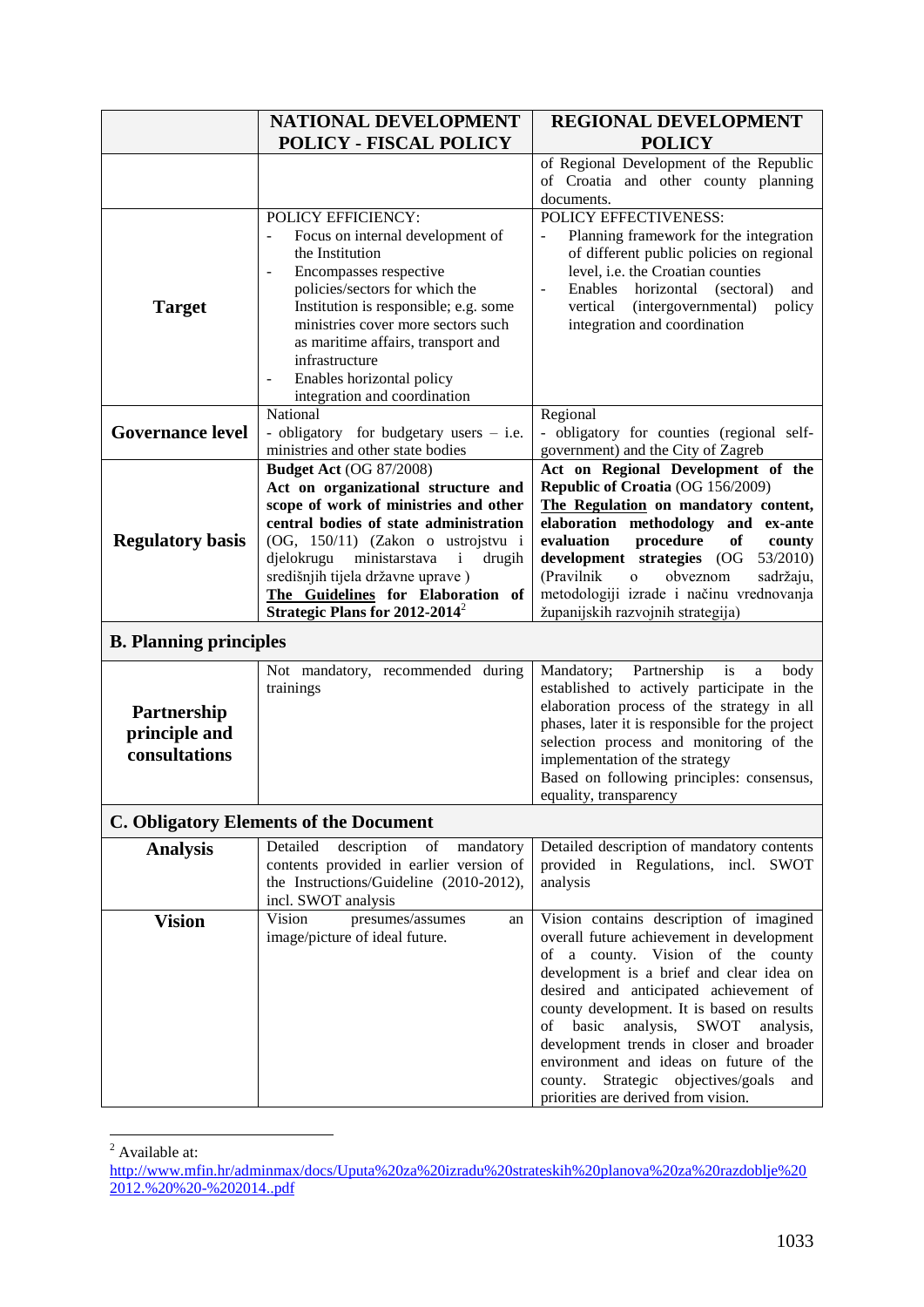|                                    | <b>NATIONAL DEVELOPMENT</b>                                                           | <b>REGIONAL DEVELOPMENT</b>                                                                     |
|------------------------------------|---------------------------------------------------------------------------------------|-------------------------------------------------------------------------------------------------|
|                                    | <b>POLICY - FISCAL POLICY</b>                                                         | <b>POLICY</b>                                                                                   |
| <b>Mission</b>                     | Mission describes a mode/modality that                                                | Not applicable as it is not for institution                                                     |
|                                    | obliged institution intends to use<br>in<br>contribute<br>order<br>to<br>vision<br>to |                                                                                                 |
|                                    | accomplishment/realisation                                                            |                                                                                                 |
| <b>Values</b>                      | Not requested                                                                         | Not requested                                                                                   |
| <b>Overall</b>                     | Overall objective/s as statements on                                                  | Strategic objectives contain consistent and                                                     |
| objective/s                        | desired state at the end of specific period                                           | brief description of intended outcomes with                                                     |
| (general or high                   | or as general directions in which the<br>obliged<br>institution<br>will<br>undertake  | expressed/emphasised/underlined<br>clearly<br>and measurable achievements deriving              |
| level)                             | implementing<br>activities.<br>They<br>are                                            | from vision.                                                                                    |
|                                    | adopted at the highest level of the                                                   | Described in detail and in compliance with                                                      |
|                                    | ministry, i.e. other state body. General                                              | the objectives/goals of the Strategy of                                                         |
|                                    | objectives/goals<br>determine<br>clear<br>direction of movements and acting of        | Regional Development of the Republic of<br>Croatia and statistical regions.                     |
|                                    | obliged institution, whereby attaining                                                |                                                                                                 |
|                                    | of<br>them<br>will<br>lead<br>each<br>to                                              |                                                                                                 |
|                                    | accomplishment of vision and mission.                                                 |                                                                                                 |
| <b>Objectives</b>                  | Specific objectives are expected results<br>as a consequence of a series/row of       | Priorities derive from vision and further<br>elaborate<br>strategic<br>objectives/goals.        |
| (more concrete,<br>specific or mid | activities<br>specific<br>directed<br>to                                              | Priorities of county development contain                                                        |
| level)                             | achievement/accomplishment<br>of<br>a                                                 | elaboration of strategic goals and must                                                         |
|                                    | particular general objective. They are<br>elaborated more in detail, have a shorter   | logically derive from vision and strategic<br>objectives/goals. They have to specify and        |
|                                    | implementation period and it helps in                                                 | affirm/ascertain/define/determine/ensure all                                                    |
|                                    | defining of their mode/modality of                                                    | components of strategic objectives/goals.                                                       |
|                                    | achievement/realisation/accomplishment.                                               |                                                                                                 |
|                                    | Thus specific objectives/goals derive<br>objective/goal,<br>general<br>from           |                                                                                                 |
|                                    | indicate/imply priority in allocation of                                              |                                                                                                 |
|                                    | and<br>what<br>obliged<br>resources<br>the                                            |                                                                                                 |
|                                    | institution wants to achieve.                                                         | Measures are interventions and activities in                                                    |
| <b>Operational level</b>           | Modality of realisation (orig. "Načini<br>ostvarenja") includes a set of activities   | a particular sector/field and they represent a                                                  |
|                                    | that lead to achievement of a specific                                                | framework for preparation and elaboration                                                       |
|                                    | objective. They indicate how something                                                | of concrete development projects. They                                                          |
|                                    | will be achieved.                                                                     | derive from<br>priorities<br>and<br>strategic<br>objectives and create<br>a hierarchical        |
|                                    |                                                                                       | structure. A measure is not a project, but at                                                   |
|                                    |                                                                                       | a later stage it is expected that it will turn                                                  |
|                                    |                                                                                       | into one or more projects. It is a basis for                                                    |
|                                    |                                                                                       | identification, prioritization and selection<br>of development projects. Description and        |
|                                    |                                                                                       | content of a measure includes indicators for                                                    |
|                                    |                                                                                       | monitoring<br>results<br>development<br>and                                                     |
|                                    |                                                                                       | impacts. It has to be in compliance with                                                        |
|                                    |                                                                                       | objectives of other documents.                                                                  |
| C. continued - Implementation      |                                                                                       |                                                                                                 |
| <b>Activities</b>                  | Activity is a part of a programme for                                                 | defined<br>with<br>Action<br>plan<br>content:                                                   |
|                                    | which duration period is not determined<br>in advance, but in which expenditures      | objectives, activities, time, responsibilities,<br>relations and priorities between activities, |
|                                    | and costs for achievement of objectives                                               | costs, funding sources, modes of plan                                                           |
|                                    | set out in programmes, are planned.                                                   | realisation<br>indicators,<br>and<br>control                                                    |
|                                    | Programme is a set of independent,<br>closely related activities and projects         | mechanisms for implementation.                                                                  |
|                                    | aimed at fulfilment of a joint objective                                              |                                                                                                 |
|                                    | (Budget Act)                                                                          |                                                                                                 |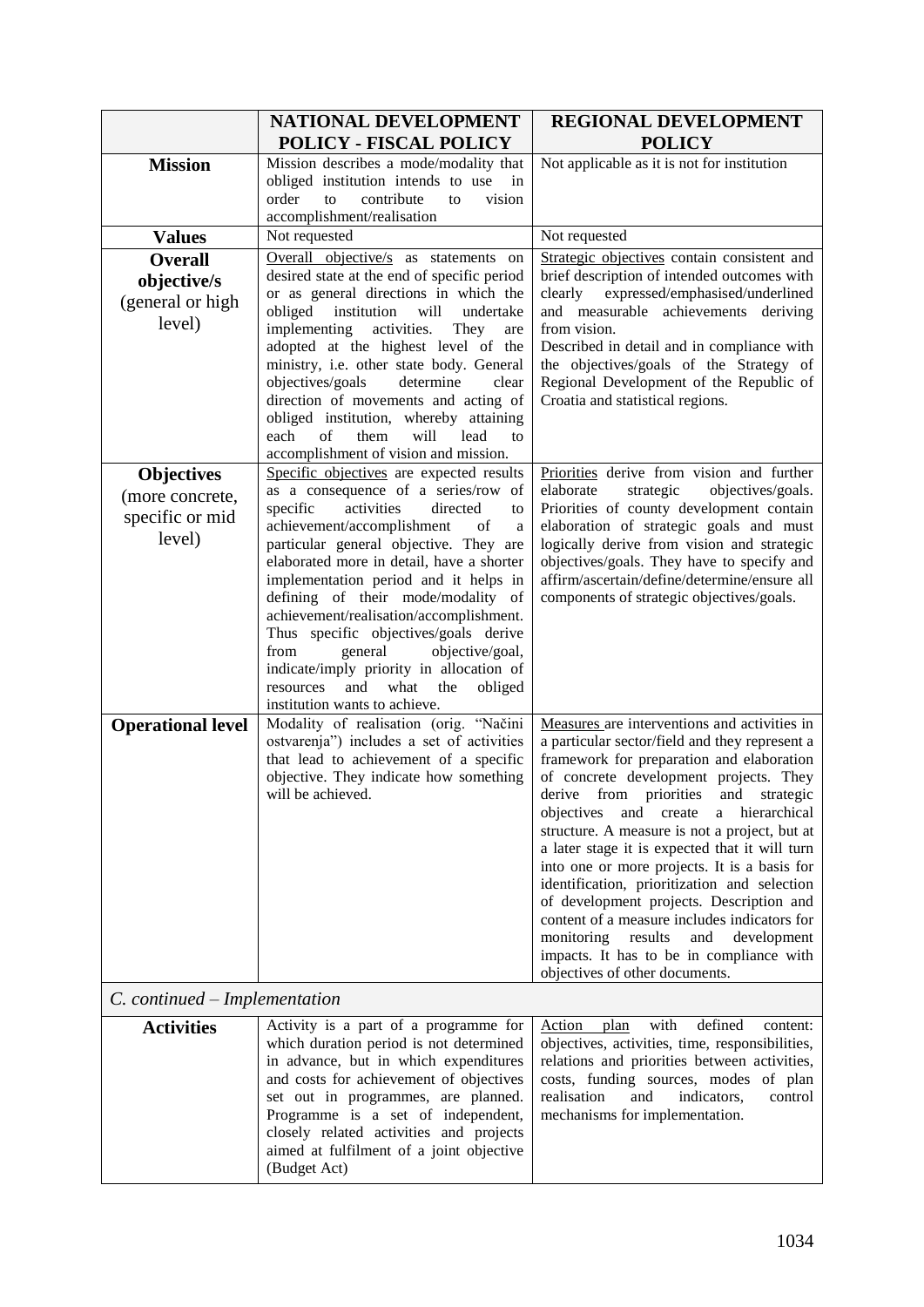|                                                      | NATIONAL DEVELOPMENT                                                                                                                                                                                                                                                                                                                                                                                                                                                                                                                                                                                                                                                                                                                                                                                                                                                              | <b>REGIONAL DEVELOPMENT</b>                                                                                                                                                                                                                                                                                                                                                                                                                                                                                                                                        |
|------------------------------------------------------|-----------------------------------------------------------------------------------------------------------------------------------------------------------------------------------------------------------------------------------------------------------------------------------------------------------------------------------------------------------------------------------------------------------------------------------------------------------------------------------------------------------------------------------------------------------------------------------------------------------------------------------------------------------------------------------------------------------------------------------------------------------------------------------------------------------------------------------------------------------------------------------|--------------------------------------------------------------------------------------------------------------------------------------------------------------------------------------------------------------------------------------------------------------------------------------------------------------------------------------------------------------------------------------------------------------------------------------------------------------------------------------------------------------------------------------------------------------------|
|                                                      | <b>POLICY - FISCAL POLICY</b>                                                                                                                                                                                                                                                                                                                                                                                                                                                                                                                                                                                                                                                                                                                                                                                                                                                     | <b>POLICY</b>                                                                                                                                                                                                                                                                                                                                                                                                                                                                                                                                                      |
| <b>Risks</b>                                         | Risks - determined as a possibility of<br>occurrence of an event that can adversely<br>affect the achievement of objectives.<br>Special chapter on risks including all<br>relevant information is provided in the<br>Guidelines.                                                                                                                                                                                                                                                                                                                                                                                                                                                                                                                                                                                                                                                  | Not required                                                                                                                                                                                                                                                                                                                                                                                                                                                                                                                                                       |
| <b>Indicators</b>                                    | Specific<br>For<br>For modality<br>of<br>objectives<br>realisation<br>$\overline{\phantom{a}}$<br>Indicators provide<br>Output indicators<br>information about<br>have to directly<br>efficiency,<br>long-<br>measure success of<br>term results and<br>a single modality<br>socio-economic<br>of<br>realisation.<br>They should aim at<br>changes that are<br>achieved through<br>results of activities<br>realisation<br>of<br>(outputs), planned<br>specific objectives.<br>to be<br>achieved.<br>For each specific<br>Output indicators<br>refer to produced<br>objective<br>one<br>outcome indicator<br>goods and services<br>is defined.<br>through<br>created<br>activities<br>various<br>and are set at the<br>level<br>of<br>the<br>modality<br>of<br>realisation.<br>Each<br>modality<br>of<br>realisation<br>is<br>linked to between<br>$1-3$<br>output<br>indicators. | Description provided at a general level<br>Indicators for monitoring results and<br>development impacts<br>Simple and content adequate, that will<br>serve as a basis for attitudes/stands,<br>assessments and estimations, that help<br>simplifying description of complex reality,<br>measuring of situations and phenomena and<br>determining trends in a<br>particular<br>socio/economic field and at the same time<br>represent basis for defining indicators of<br>successfulness<br>in<br>implementation<br>οf<br>objectives/goals, priorities and measures |
| <b>Budget</b>                                        | Information and description of how to<br>link strategic plan and the budget is<br>provided including an exemplary table.<br>All elements of the strategy have to be<br>clearly linked to budget lines with<br>numerical references.                                                                                                                                                                                                                                                                                                                                                                                                                                                                                                                                                                                                                                               | Funding sources have to be indicated. As<br>the document encompasses a region with<br>multiple jurisdictions, sources differ. No<br>examples are provided.                                                                                                                                                                                                                                                                                                                                                                                                         |
| Monitoring,<br><b>Audit and</b><br><b>Evaluation</b> | There is a well established and IT<br>supported monitoring system focussed<br>on correct modes of budgetary spending.<br>Developed audit mechanisms function.                                                                                                                                                                                                                                                                                                                                                                                                                                                                                                                                                                                                                                                                                                                     | The establishment of an IT system for<br>monitoring purposes is indicated and the<br>Partnership is also a responsible body. Only<br>ex-ante evaluation is mandatory.                                                                                                                                                                                                                                                                                                                                                                                              |
| <b>D.</b> Attachments                                |                                                                                                                                                                                                                                                                                                                                                                                                                                                                                                                                                                                                                                                                                                                                                                                                                                                                                   |                                                                                                                                                                                                                                                                                                                                                                                                                                                                                                                                                                    |
| <b>Consultation</b><br>process                       | Not required                                                                                                                                                                                                                                                                                                                                                                                                                                                                                                                                                                                                                                                                                                                                                                                                                                                                      | Required documentation of the process, but<br>not explained in the Regulation on<br>Methodology                                                                                                                                                                                                                                                                                                                                                                                                                                                                    |
| <b>Ex-ante</b><br>evaluation report                  | Not required                                                                                                                                                                                                                                                                                                                                                                                                                                                                                                                                                                                                                                                                                                                                                                                                                                                                      | criteria<br>Required,<br>indicated<br>the<br>in<br><b>Regulation on Methodology</b>                                                                                                                                                                                                                                                                                                                                                                                                                                                                                |
| Communication<br>strategy                            | Not required                                                                                                                                                                                                                                                                                                                                                                                                                                                                                                                                                                                                                                                                                                                                                                                                                                                                      | Required,<br>but not<br>explained<br>in<br>the<br>Regulation<br>Methodology.<br>The<br>on<br>Ministry's Communication Strategy serves<br>as an example, incl. Action plan.                                                                                                                                                                                                                                                                                                                                                                                         |

Source: Prepared by authors.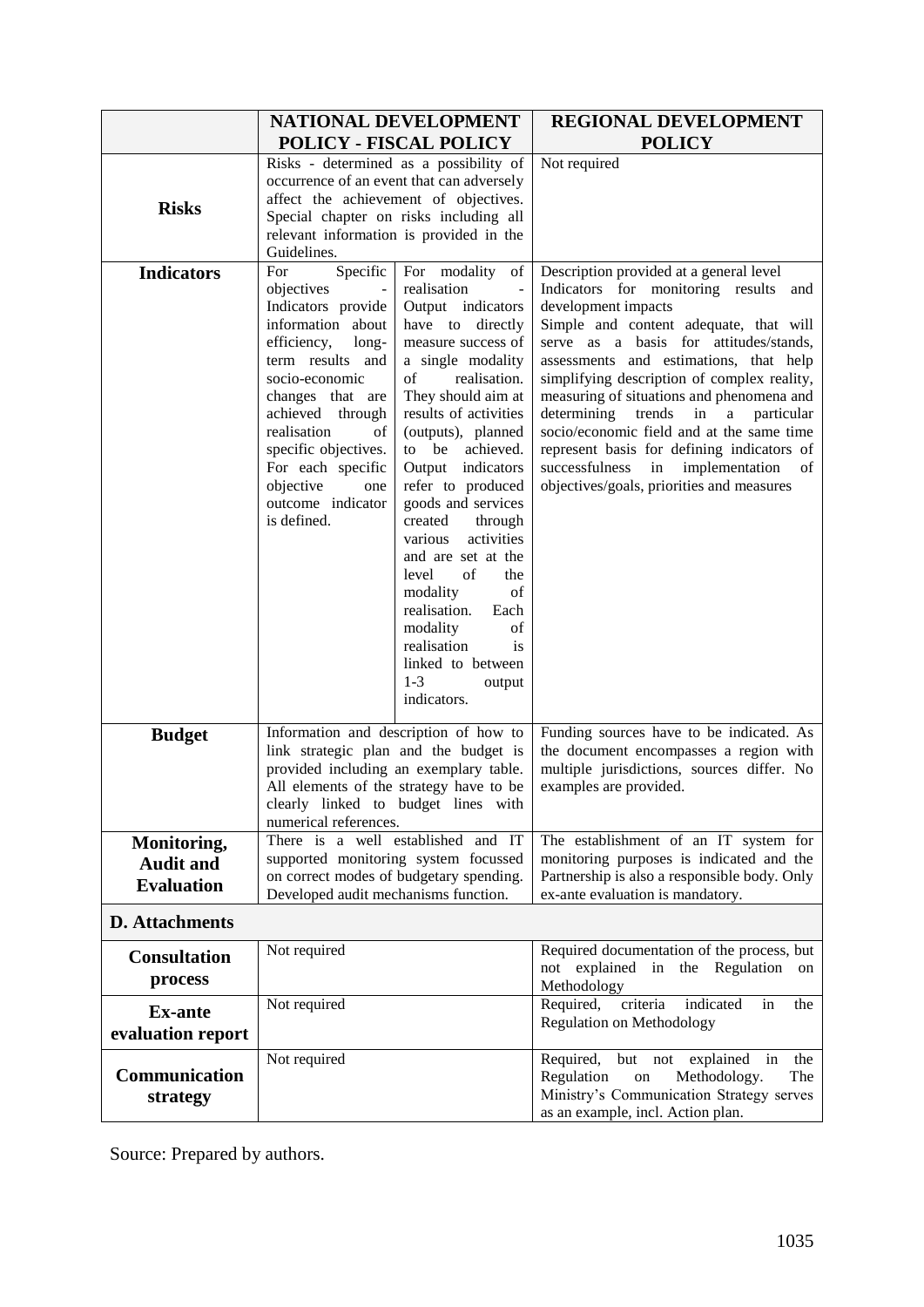Two ministries are in charge of important strategic planning processes – the Ministry of Finance (MF) that provides the regulatory framework for strategic planning at the national level and the Ministry of Regional Development and EU funds (MRDEUF) that provides the framework for development planning process at the county or regional level. At the same time, MRDEUF has to prepare its own "institutional", strategic plan in compliance with the Guidelines of the MF, while giving methodological instructions to the counties with the Regulation on mandatory content, elaboration methodology and ex-ante evaluation procedure of county development strategies (CDS). These two processes, as expected, have a lot in common, however with room to harmonise terminology and methodological information. In Table 1 main elements and definitions as provided in the Guidelines and Regulation are given. Earlier versions of the MF Guidelines included information on content of analysis and main components, while the last version does not. Though, information provided in the two versions of the Guidelines should be provided as one complete document to serve better the readers who have not been previously involved in the process. The Regulation has well elaborated parts that refer to analysis including all necessary elements. Experiences show that this significantly helped users in collecting and analysing data for CDS. Strategic planning methodology used by the MRDEUF is entirely based on EU programming principle. Interestingly, terminologically priorities are differently understood – the MF requests prioritization of specific objectives referring to the hierarchical importance for financing, while the MRDEUF has the priority axis on the specific objective level, not requiring a hierarchy of importance but refers to grouping measures by content on the level of objectives. Both documents contain a similar definition of vision. Only the MoF document requires a formulation of a mission. This is due to different aims of the documents – MF's strategic plans aim at the institution, while the CDS refer to territories and integrated public policies. This is the main reason, why a CDS cannot have a mission. Certain confusion in the strategic planning practice is introduced with a description referring to the modality of realisation, which might be traced back to the American strategic planning literature referring to strategy as a way or modality of doing something. In Croatia the word strategy is often used to refer to a blue print, or even the clarity of political leadership in development direction.

For budgetary reasons it is important to emphasise as indicated in the Regulation that a measure itself is not a project, however at a later stage it is expected that it will turn into one or more projects and it is a basis for identification, prioritization and selection of development projects. Therefore, here the link to the budget can and should be created in the future. Definitions of activity, programme, plan of development projects and project are given in the context of the budgetary terminology and they are included in the Budget Act. In the Regulation, projects are subordinated to measures and can be observed as an equivalent to the level of activities, those indicated in the Budget Act. The Guidelines provide definitions of indicators at the level of Specific objective (i.e. outcome indicator) and modality of realisation (i.e. output indicator). But outcome in Croatian translation corresponds more to impact and may potentially lead to confusion, as impact indicators refer to a longer period and can be a composite indicators. In the Regulation, indicators are not defined, but are expected for measures including monitoring results and development impacts.

Based on experience and feedback from users, the MF Guidelines have evolved through time. The latest version provided some novelties worth to mention:

- A chapter on Risks includes explanations for introduction of risks in strategic plans, its definition, categorization, approximate calculation and other relevant and useful information;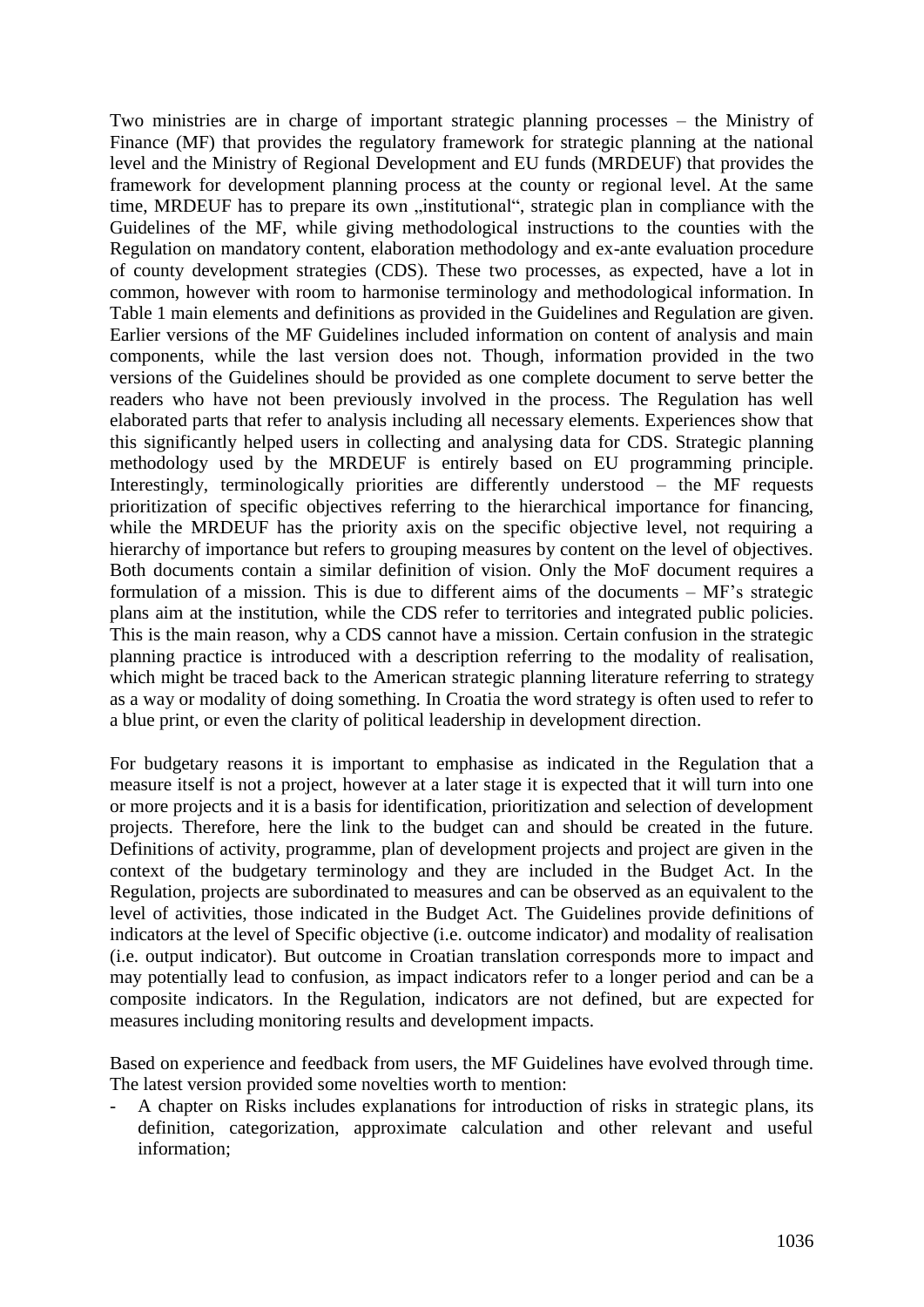- More detailed information on indicators, including definition and clear instruction how to identify them at different levels;
- Monitoring and reporting system is considerably improved through years dynamics, mechanisms and responsible persons are determined, a form with detailed instructions; reports are prepared at the level of specific objectives and modalities of realisation;
- Explanation of linkage between strategic plan and the budget underpinned by a table in which all elements are juxtaposed and logically connected;
- MF strives to maintain simplicity and adequacy of writing style adapted to a wider audience, when obligatory parties prepare their strategic plans. For easier handling and to avoid long text documents with numerous pages, instructions on technical requirements are very strict and formatting features should be applied in all cases. Documents harmonised in this manner are easier to manage;
- The Guidelines clearly set out the structure of working groups, role of coordinator, communication channels between the MF and coordinator, and deadlines;
- Responsibilities and transparent functioning at the level of specific objectives and modality of realisation, names of institutions and persons are stated, responsible person(s) for monitoring. Formerly, representatives of finance departments were predominantly involved in the budgetary process, while through these changes there is an intention to bring top public managers into the process ensuring smooth preparation and implementation of strategic plans;
- Inclusion of the executive level (ministers, deputy and assistant ministers and other managerial staff) has become more than a formal requirement and gradually reflects change of mindsets and philosophy or culture.

### **4. Conclusions and Recommendations**

There is still a missing link between the elaborated strategies and the budgets of the public sector institutions, especially on regional and local levels. It is not about the legal obligation and formal use of the proposed or imposed strategic planning methodologies. It is rather about the "areas in between" the formal steps and procedures that are created and made up by people i.e. the stakeholders and their true understanding and knowledge of the development process in which they entered by legal default or free will. It is also about the informal institutions and culture that change slowly, such as traditions, habits, social norms and values. If they are not articulated through the process contributing to the quality of the agreed outputs and objectives, no mechanical planning approach can enter the possible risks into the action plans and matrices.

Recommendations on how to deal with strategic planning in the future are:

- $\triangleright$  A strategic plan is an instrument for organised management of many complex and intertwined issues or policies and an important basis informed decision making. As long as strategies are viewed as documents, they will hardly become process based management instruments. If persons engaged in management, such as politicians, do not have experience in managing large systems, they will probably be not aware of this tool and all the advantages it gives. It requires though also strategic thinking
- $\triangleright$  Politicians on executive positions have to learn how the practical work of public administration functions in order to be able to better manage such systems
- $\triangleright$  Education in strategic planning and management, organisation and leadership, soft skills for all managerial levels in the public administration
- $\triangleright$  Clearer understanding of flexible planning and adaptive management